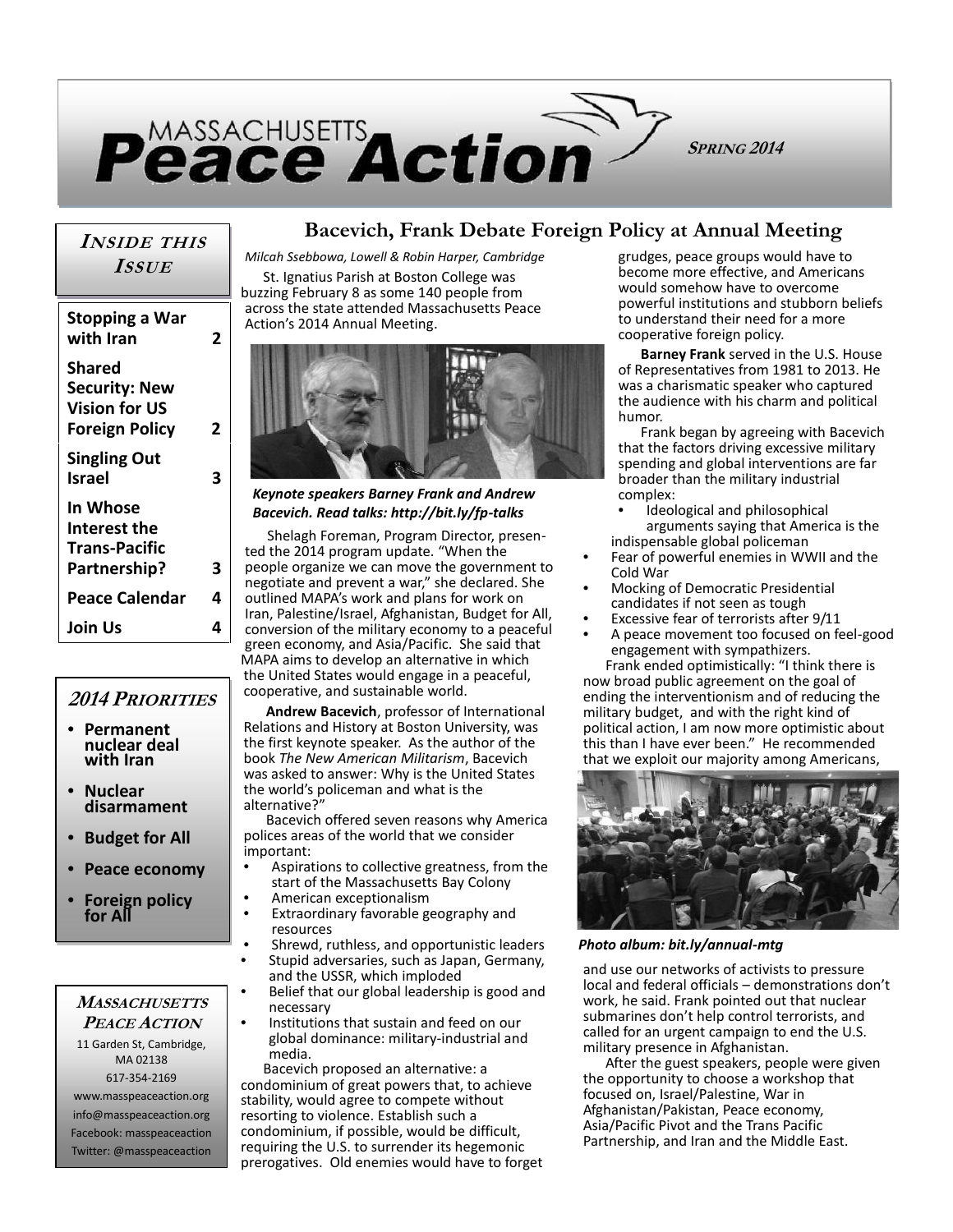### **Stopping a War with Iran** – *and Opposing All Nuclear Weapons in the Middle East*

#### *Jeff Klein, Dorchester*

 Peace advocates scored a big win recently when aroused public opinion and a strong stand by President Obama succeeded in blocking S. 1881 – at least for now. The so-called "Nuclear Weapons Free Iran Act" is actually a blatant attempt to disrupt the current process of negotiations by imposing new sanctions and setting conditions that would make a final agreement impossible.

The bill will likely not come to the floor for Senate passage any time soon. In the face of strong opposition, AIPAC (The American Israel Public Affairs Council), which has strongly backed the bill, announced that it was not pushing for an early vote, although it still backs the measure. That's good news for the majority of Americans who want to see the negotiations with Iran result in a diplomatic settlement that will ease tensions and avoid a possible war.

However, it is too early to declare victory in defeating Congressional and Israel-Lobby attempts to scuttle Iran negotiations. The proposed Senate bill had gathered 59 co-sponsors – including 16 Democrats – and would no doubt have passed easily if it had come up for a vote. Mass Senator Elizabeth Warren spoke up only very tepidly against the bill and Sen. Markey announced his support for diplomacy but remained silent on his vote if S. 1881 came to the floor.

There is also some recent good news in the House of Representatives. 104 members signed a bipartisan letter to President Obama supporting the

interim agreement with Iran and opposing any actions that would threaten the on-going negotiations. Signatories to the "Give Diplomacy a Chance" letter included Reps. Capuano, Keating, Lynch, McGovern, Tierney and Tsongas, but not Reps. Clark, Kennedy and Neal.

**Negotiating a final Iran agreement,** securing the support of Congress, and removing the sanctions already in place will be

politically very challenging. The peace movement will have to work hard to promote the kind of atmosphere that will allow a meaningful YES to a diplomatic outcome and to move U.S.-Iran

relations away from the hostile impasse that has been the norm since 1979.

And if we are serious about opposing nuclear weapons proliferation, we should broaden our efforts beyond the narrow question of negotiations with Iran. It is important to note that all the countries in the Middle East – with the sole exception of Israel – are signatories to the NPT and since the 1970's have supported the establishment of a Nuclear Weapons Free (later WMD-Free) Zone in the region.

**A WMD Free Middle East** is not so utopian as might be imagined. There are already Nuclear Weapons Free Zones established by treaty under UN auspices in South America and the Caribbean, Southeast Asia and Australia, the continents of Africa and Antarctica and a large expanse of Central Asia. A NPT conference to promote a similar agreement in the Middle East – which had

the support of all the nations of the region, including Iran – was scheduled to be held in Helsinki during 2012, but was effectively blocked by the U.S. in order to deflect pressure on Israel, the only nuclear weapons power in the region.

Last December MAPA sent me as a represen tative to an International Conference for a Middle East Free of Weapons of

Mass Destruction in Haifa. The theme of the meeting was: "If Israel won't go to Helsinki, we will bring Helsinki here."

**Banning Nuclear Weapons:** The peace movement has a lot of work to do in opposing the actual nuclear weapons in the Middle East, rather than just allowing the focus on potential weapons in Iran. It is essential to bear in mind that the NPT not only prohibits the acquisition of nuclear weapons, but also obligates the nuclear weapons powers to take concrete actions toward abolishing such weapons completely.

### **Shared Security: New Vision for U.S. Foreign Policy**

#### *Heather Korostoff Murray, Lincoln*

At the Annual Meeting, a question was posed to Andrew Bacevich and Barney Frank: We have considered the two extremes of global dominance vs. isolationism. What other options are there?

We seem to jump from one end of that continuum to the other. Perhaps the answer is not behind a door along that narrow corridor, but outside of it. The working paper **"Shared Security"** (SharedSecurity.org) was developed by the American Friends Service Committee (AFSC) and the Friends Committee on National Legislation (FCNL), to spark thinking and action around directing U.S. foreign policy towards a new vision – achieving sustainable world peace by supporting human dignity and global cooperation, on a path to peaceful conflict resolution and coexistence.

The concept of "shared security" here means ensuring that the fundamental human needs of every world citizen are

met, along with the assurance of self determination and social justice, within the context of dramatic environmental change. The paper envisions the U.S. as providing leadership in addressing not only the needs of our own people, but in defining ourselves as merely a subset of the global community, as we indeed are. The document's vision has a firm basis in the reality of today's world, but projects a much different outcome than today's reality.

**Shared Security** succinctly reassesses the dynamics of today's world, and builds from there by leveraging communication, information, budget reallocation and of course, diplomacy.

Current U.S. foreign policy is cemented in a top-down flow that begins with the nation-state, and trickles down. Our engagement with the global community is an almost separate, isolated process. A foreign policy based on shared security would suggest that we reverse the flow of power, starting instead from the

individual, and flowing up towards the nation-state and ultimately, the world community. It suggests that we consider not only our own citizens as the source, but all world citizens alongside us.

Andrew Bacevich noted that current policy is "motivated by selfishness, self preservation." Instead of fighting for short term and provincial gain, we can enlist the human instinct for cooperation, and create a global movement for the greater good.

How can we better understand how our survival, success and prosperity depend on lifting us all as opposed to lifting only our few? To make change we need to make it relevant to all people's ability to feed themselves and their families, provide shelter and protection from harm, and empower them with their right to self-determination. It can be done with vision and action.

As Barney Frank said at the Annual Meeting, we need "global citizenship," as opposed to global domination.

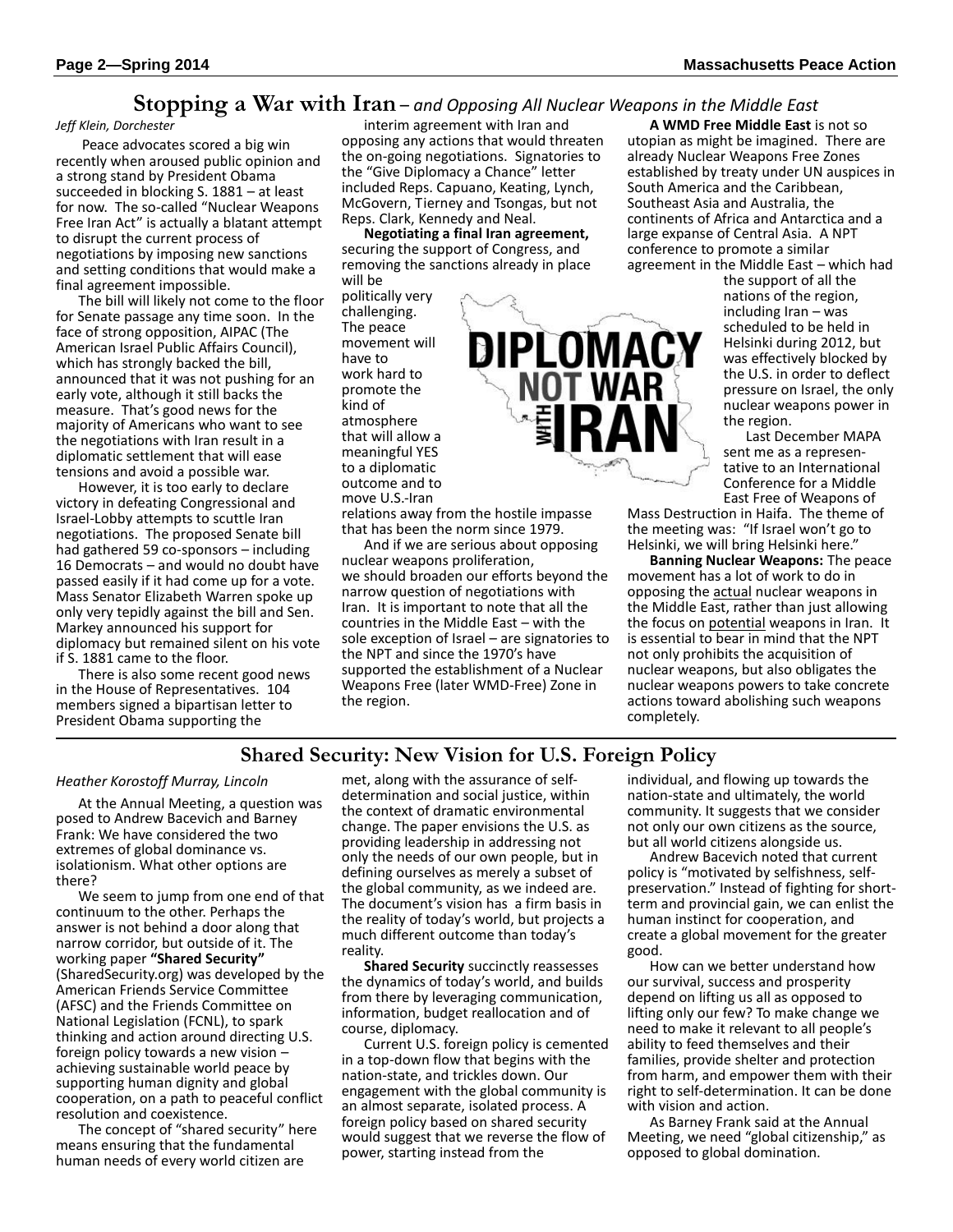#### *David Zackon, Wakefield*

 Why only Israel? With all the conflict raging around the world, so many victims and victimizers "out there," why is it inevitably Israel that receives the lion's share of attention?

Some have put this question to Massachusetts Peace Action, following the formation last year of its Working Group on Palestine/Israel. But perhaps it is better addressed to the 351 congressional cosponsors of H.R. 938 – the "United States-Israel Strategic Partnership Act of 2013 (USISPA)", a bill that "singles out" Israel as no other does.

H.R. 938 was one of two House meas ures that topped the lobbying agenda of the American Israel Public Affairs Com mittee (AIPAC) last year. On March 5, 2013, AIPAC delegates went to Capitol Hill to lobby their respective representatives on behalf of USISPA. On March 6, H.R. **938** had 39 cosponsors, Massachusetts Reps. (now Senator) Ed Markey and Bill Keating among them. Reps. Joe Kennedy III and Richard Neal signed on three months later, and in January 2014, the House Foreign Affairs Committee approved the measure unanimously.

## **Singling Out Israel**

U.S. presidents may hail our "special relationship" with Britain, and our "incredible bond" with France, but neither is codified into law, the way a "Major Stra tegic Partner" may be – once H.R. 938 is reconciled with companion legislation in the Senate. At that point, Israel will be *the* "Major Strategic Partner" of the United States.

USISPA changes the schedule for Presi dential certification that U.S. military aid gives Israel a "Qualitative Military Edge" from every four years to every two. It calls for "assistance…for the enhancement of" more advanced weaponry, including interceptor missile systems. The Administration's 2014 budget allotted \$96 million for this purpose; Congress *tripled* the amount to \$284 million in December. But even this sum is small change, funded under the U.S. Missile Defense Agency's "Israeli Cooperative Program," which is a separate stream from Foreign Military Financing (FMF). FMF expenditures for Israel will be \$3.1 billion this year − part of a \$30 billion, 10-year package (to be followed by \$40 billion in FY 2019-28). Having received \$234 billion in direct aid since 1948, plus \$19 billion in financial guarantees, Israel ranks as the largest

cumulative recipient of U.S. foreign aid since World War II.

At least 40 U.S. charities collected more than \$200 million in tax-deductible gifts for settlements in the West Bank and East Jerusalem during 2000-2010. The Jewish National Fund – which owns about 13% of all land in Israel – is a tax-exempt U.S. charity collecting \$60 million annually, even though, according to the U.S. State Department, it "does not allow land it owns to be leased or sold to non- Jews." Thus money that might otherwise flow to the U.S. Treasury subsidizes an occupation illegal under international law and land transactions that would be illegal if conducted in the United States.

Other vital "aid" can't be measured in money: the protection of 45 Security Council vetoes, U.S. de-funding of UNESCO because it admitted Palestine as a member, and congressional threats to defund other UN agencies that extend membership to Palestine.

Given these many ways our government "singles out" Israel, is it surprising that U.S. peace activists are taking an increasingly critical view of how our Major Strategic Partner makes use of American largesse?

### **In Whose Interest the Trans Pacific Partnership?**

#### *John Ratliff, Cambridge*

By now many of us have heard about the Trans Pacific Partnership (TPP), a proposed trade and economic integration agreement among Australia, Brunei, Canada, Chile, Japan, Malaysia, Mexico, New Zealand, Peru, Singapore, the United States, and Vietnam. Massachusetts Peace Action opposes "Fast Track" legislation (officially called the Bi-Partisan Trade Promotion Act: H.R.1 330, S. 1900).

Many in the media are pronouncing this legislation and treaty as unlikely to gain traction. But history tells us that we can not afford to let our guard down and must ramp up our efforts to stop Fast Track, because the 99% in this country and in all of the other 11 TPP countries have so much to lose.

#### **What's at risk if Fast Track and the TPP Should Pass?**

- Tens of Thousands of Jobs may be lost: TPP has been called NAFTA on steroids. Twenty years ago NAFTA was sold to us as a sure-fire way to create thousands of export based jobs. Instead, official records document a loss approaching one million jobs in the U.S.
- Increased Poverty for the U.S. 99%: While official Gross National Product (GNP) and corporate balance sheets may grow, any increased wealth flows relentlessly to the 1% at the top of the scale. Inequality which stifles economic growth, increases.

• Desperation among the poor in the third world: While some extremely low-wage manufacturing jobs have been created, millions who live as small family farmers face being forced from their land by multinational industrial agriculture corporations. They will join the des perately poor migrant work force seeking survival in

cities and fueling immigration crises in wealthier countries.

• Hard Won Protective Regulations: The huge shift in power to investors and corporations will allow corporations to challenge food-safety, environmental, financial, consumer,

labor, and many other protections in special courts established to by-pass the constitutional court system.

- The right to negotiate national drug schedules and pricing may be lost: In addition to undermining development of cheaper generic drugs by strengthening monopoly rights of big pharma, the TPP may undermine the ability of national governments to establish pricing in negotiated mass purchases, such as Medicare and the VA have done.
- Democracy is threatened: The ability of democratic governments, local, city, and

state, to set policy will be weakened by the secretly-negotiated TPP, the content of which was developed in part by corporate representatives.

• The threat of war may be increased: Excluding and encircling China, the TPP is the economic wing of the military/ political Asia-Pacific Pivot. Historically,

the U.S. has often intervened militarily in the region of the TPP, and may resort to such action to preserve its investors' protections under the agreement.

Who then stands to benefit from the TPP? Too much of the back and forth in the press is about which country will benefit from the TPP and which will lose. In

reality some in each country will win and some lose. The 579 billionaires in the TPP countries, their families, and their corporate allies, will no doubt benefit enormously. Aspiring billionaires among the elite in each country may hope the TPP will allow them to climb into the exalted circles. It is up to us in the 99% here and in other countries to defeat this dangerous gambit of the TPP and to envision and bring about another globalism – one based on justice and equality.